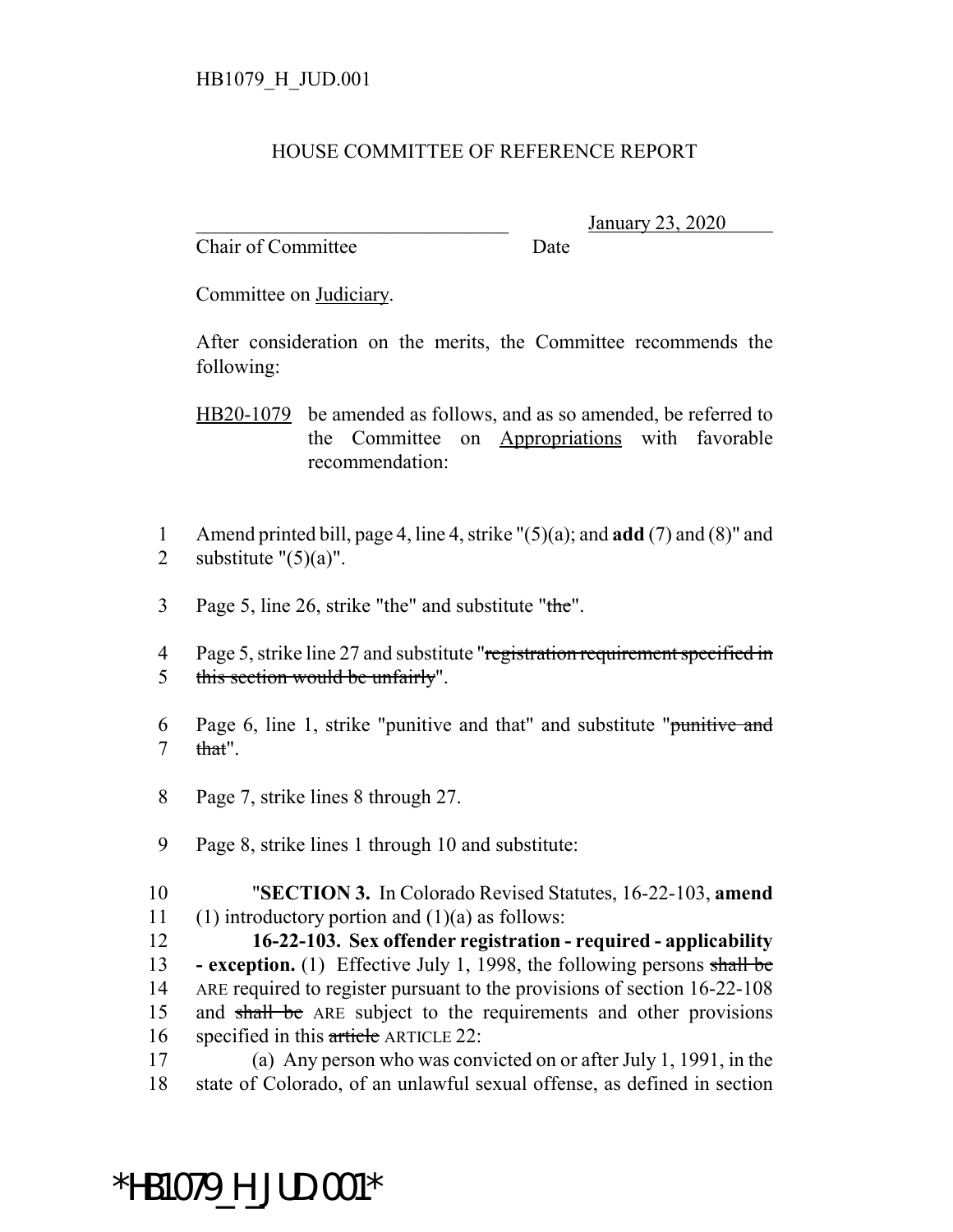1 18-3-411 (1),  $C.R.S.,$  enticement of a child, as described in section 2 18-3-305, C.R.S., or internet luring of a child, as described in section 3 18-3-306, C.R.S. SECTION 18-3-306 (3);

 **SECTION 4.** In Colorado Revised Statutes, 16-22-108, **amend** 5 (1)(d)(I.5)(A) and (1)(d)(I.5)(B) as follows:

 **16-22-108. Registration - procedure - frequency - place - change of address - fee.** (1) (d) (I.5) (A) A person convicted AS AN ADULT of an offense in another state or jurisdiction, including but not limited to a military or federal jurisdiction, who, as a result of the conviction, is required to register quarterly as a sex offender in the state or jurisdiction of conviction is required to register as provided in 12 subparagraph  $(I)$  of this paragraph  $(d)$  SUBSECTION  $(1)(d)(I)$  OF THIS SECTION, so long as the person is a temporary or permanent resident of Colorado.

 (B) A person convicted AS AN ADULT of an offense in another state or jurisdiction, including but not limited to a military or federal jurisdiction, which conviction would require the person to register as 18 provided in subparagraph  $(I)$  of this paragraph  $(d)$  SUBSECTION  $(1)(d)(I)$  OF THIS SECTION if the conviction occurred in Colorado, is required to 20 register as provided in said subparagraph  $(H)$  SUBSECTION  $(1)(d)(I)$  OF THIS SECTION, so long as the person is a temporary or permanent resident of

- Renumber succeeding sections accordingly.
- Page 11, strike lines 13 through 17.
- Reletter succeeding paragraph accordingly.

26 Page 15, lines 14 and 15, strike "at least sixty-three days before 27 discharging PRIOR TO" and substitute "at least sixty-three days before 28 discharging WITHIN FOURTEEN DAYS OF".

Page 15, line 26, strike "THIRTY-FIVE" and substitute "SIXTY-THREE".

 Page 15, strike line 27 and substitute "THE COURT SHALL, ON THE SIXTY-FOURTH DAY OR THE NEXT DAY THE COURT IS IN SESSION IF THE SIXTY-FOURTH DAY FALLS ON A SATURDAY, SUNDAY, OR COURT HOLIDAY,".

Page 16, line 1, strike "JUVENILE'S SENTENCE,".

\*HB1079 H JUD.001\*  $-2$ -

Colorado.".